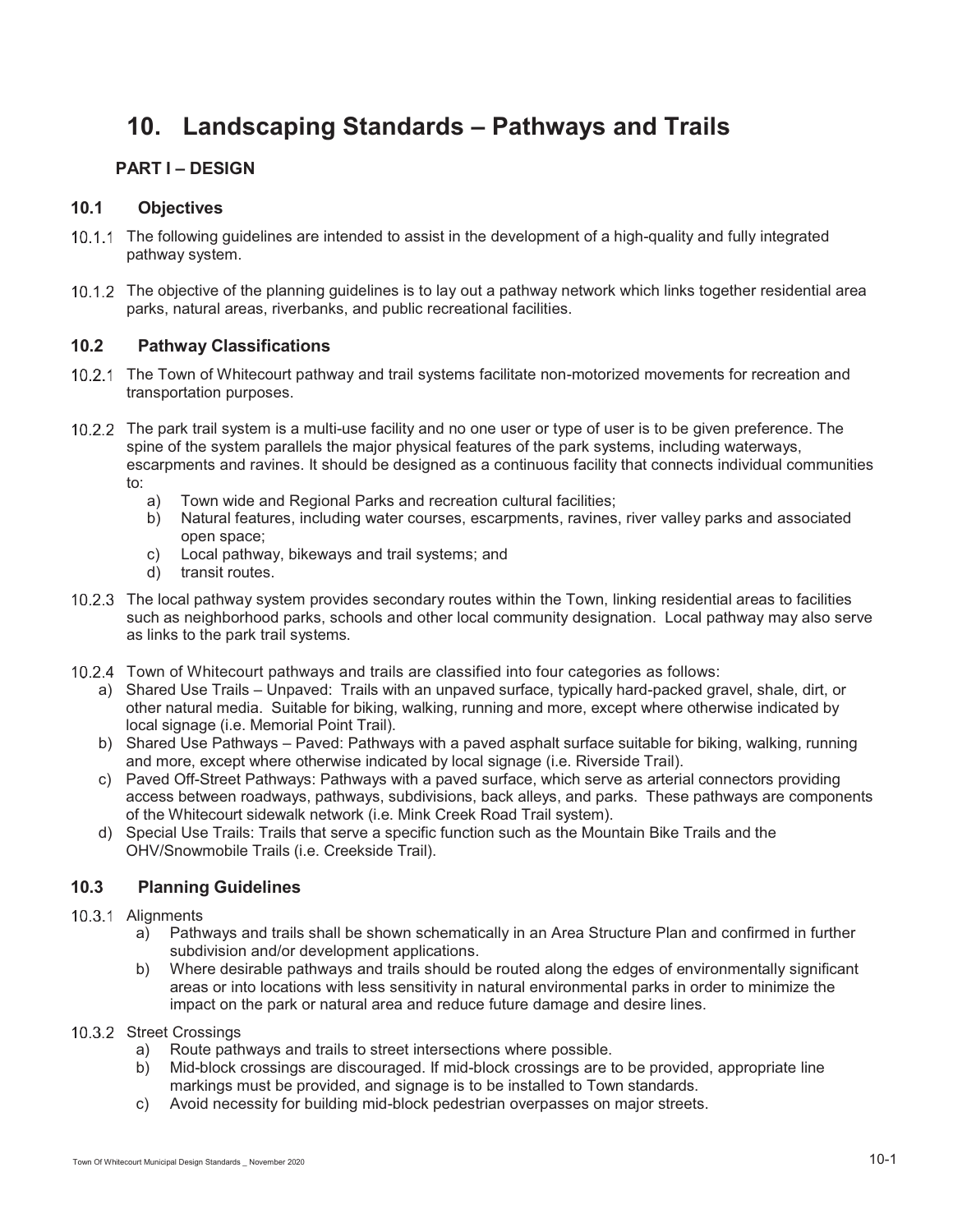- d) Adjust subdivision layout to minimize quantity of crossings.
- e) Line up pathways and trail entrances to ensure visual continuity.

#### 10.3.3 Play Equipment Sites

- a) Pathways and trails should not be within at least 5 m from play area surfaces.
- b) Provide a minimum 2.4m wide asphalt link from the play equipment site to adjoining or pathway or trail.

#### 10.3.4 Parking Lots

- a) Route pathways and trails to facilitate pedestrian access to buildings on site.
- b) Provide asphalt links from parking lots adjacent to pathways and trails.
- c) Locate pathway and trail entrance at street.

#### 10.3.5 Natural Areas

- a) Align trails around significant areas and sites; never through.
- b) Avoid damage to natural features, vegetation and wildlife habitat.
- c) Send proposed design plans for all natural areas and Reserve parcels to the Town for approval.

# **10.4 Design Guidelines**

The objective of the design guidelines is to produce a safe and enjoyable pathway and trail system incorporating the needs of multiple users (i.e. walkers, child strollers, runners/joggers, people with disabilities, cyclists, in-line skaters and skateboarders), and therefore, stringent attention must be given to design details. Where location and design considerations prevent transportation and recreation functions from being accommodated together, the recreation function should be given a higher priority.

- 10.4.1 Safety Clearance and Setback requirements
	- i. Avoid locating pathways or trails over manholes.
	- ii. Ensure a 2.5 m minimum clearance from park water services.
	- iii. Set back pathways and trails a minimum of 1.0 m form face of curb.
	- iv. Provide minimum 0.5 m clear of all obstacles on both sides (i.e. trees, signs, light poles etc.).
	- v. Provide minimum 2.1 m clear of all obstacles overhead (i.e. tree branches, bridges, etc.).

#### 10.4.2 Safety Railings

- i. Safety railings shall be installed when a pathway or trail is within two metres of the top of a 2:1 slope or steeper, and the slope is greater than or equal to one metre n depth.
- ii. Minimum railing height and design to be in accordance with the Town's Engineering Standard Drawings, or equivalent as approved by Town.
- iii. Chain link fence is only acceptable when the wire mesh is attached to, but not protruding, above the top rail. Attachment shall be with a knuckle finish.
- iv. Wooden fences are not preferred.
- 10.4.3 Trail & Pathway Entrances/Wheelchair Ramps
	- a) For pathway or trail entrances and wheelchair ramps, extend pathway or trail to street curb in all cases.
	- b) Ensure pathways and trails join streets at right angles.
	- c) Line up entrances for visual continuity where route crosses street.
	- d) Ensure catch basins or manholes are not located at entrances or wheelchair ramps.

#### 10.4.4 Sight-Lines

a) Where possible, ensure no obstructions to visibility within 5.0 m of junction with other pathways/trails and streets (trees, shrubs, utility boxes, fences etc.).

# 10.4.5 Maximum Grades

- a) Over 8%: re-route, unless otherwise authorized
- b) 5% to 8%: not longer than 50 m (keep bicycles and pedestrians separate and avoid curves and constrictions). Where such portion of a pathway or trail network meets a roadway, provide tee bollards at the entrance to prevent bikers from accidentally entering the roadway.
- c) 3% to 5%: no longer than 200 m.
- d) Under 3%: acceptable (required if wheelchair accessible).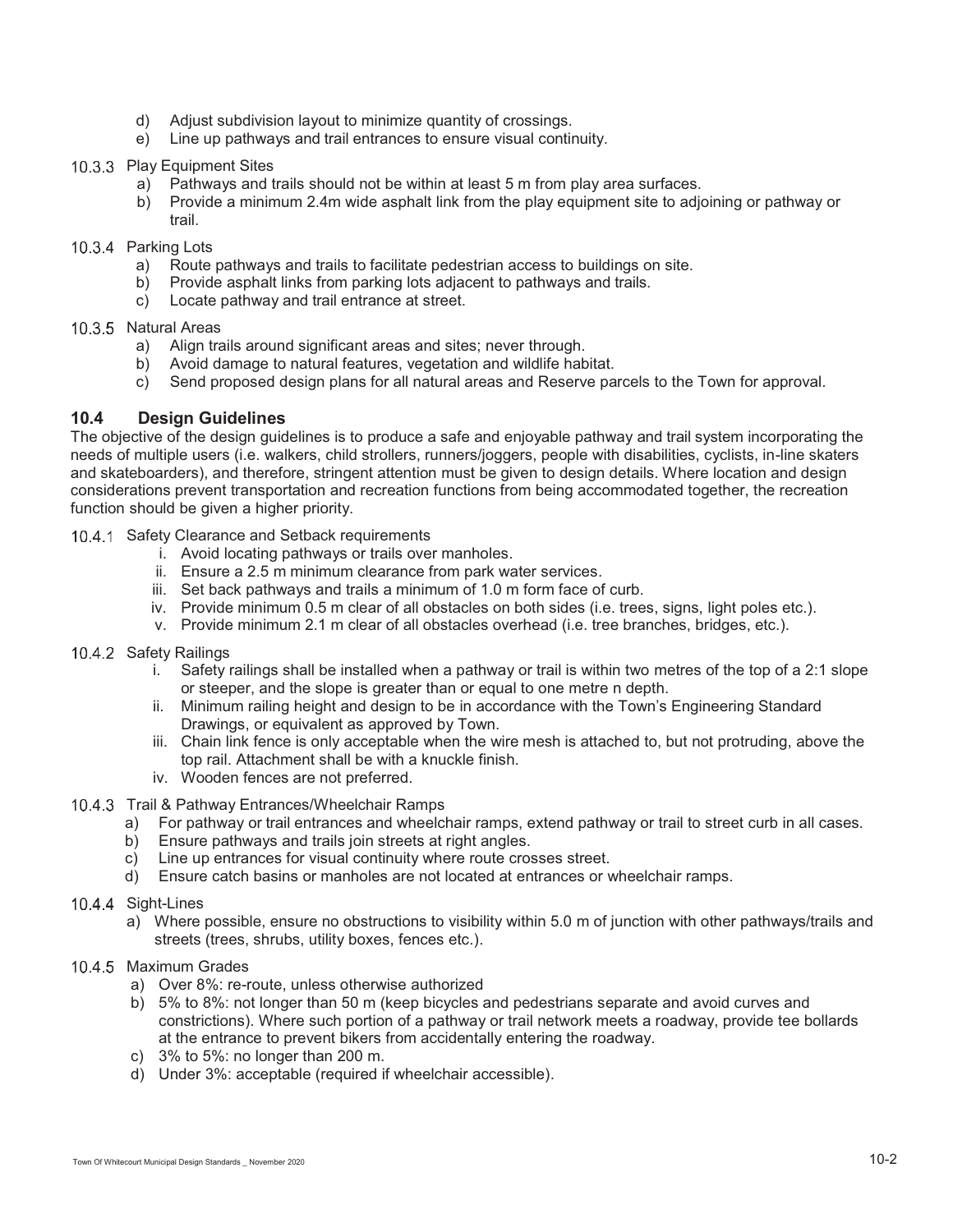- 10.4.6 Super-elevation
	- a) On curves 2%,
	- b) Maximum 5%
- 10.4.7 Minimum Design Curve Radii a) Minimum design curve radii of 7.5m

# Minimum  $r - v^2 / [127 \text{ (e+f)}]$

# 10.4.8 Stairs

a) Stairs are not acceptable within a pathway or trail network.

#### 10.4.9 Lighting

- a) Provide on all paved off-street pathways as required by the Town.
- b) Provide on other shared use trails as required by the Town. Minimum requirement of 1 streetlight at all trail heads entrances.

#### 10.4.10 Amenities

- a) In general, provide one pathway or trail entrance every 150 m or as needed.
- b) One park bench every 400 m; one trash receptacle every 400 m. Environmentally sensitive areas should be assessed on an individual basis.

# **PART II – GENERAL**

# **10.5 Examination**

- 10.5.1 Report to the Town, in writing, any conditions or defects encountered in the site before or during any construction upon which the work of this section depends and which may adversely affect its performance.
- 10.5.2 Do not commence work until those conditions or defects have been investigated and corrected.
- 10.5.3 Commencement of work shall imply acceptance of existing surfaces and conditions and no claims for damages or extras resulting from such conditions or defects will be accepted later, except in cases where such conditions could not have been known prior to commencement of work.
- 10.5.4 Protect all existing trees and planting areas. In accordance with Appendix D.

#### **10.6 Samples**

- 10.6.1 Samples of sub-base and asphalt may be requested by the Town. Sieve analysis (ASTM-D698) may be required for sand and crushed gravel. Submit one test result per 1,000 tonnes of material, or one test per minimum 100 m of pathway.
- 10.6.2 Retain approved samples on site until work has been inspected and approved.
- 10.6.3 All work shall conform to approved samples.

# **10.7 Inspection**

- 10.7.1 The contractor shall have an approved set of drawings and specifications available prior to calling the Town for an inspection.
- 10.7.2 The contractor shall obtain approval for the pathway alignment and sub-base (i.e. compaction and depth of gravel) prior to surfacing with asphalt.